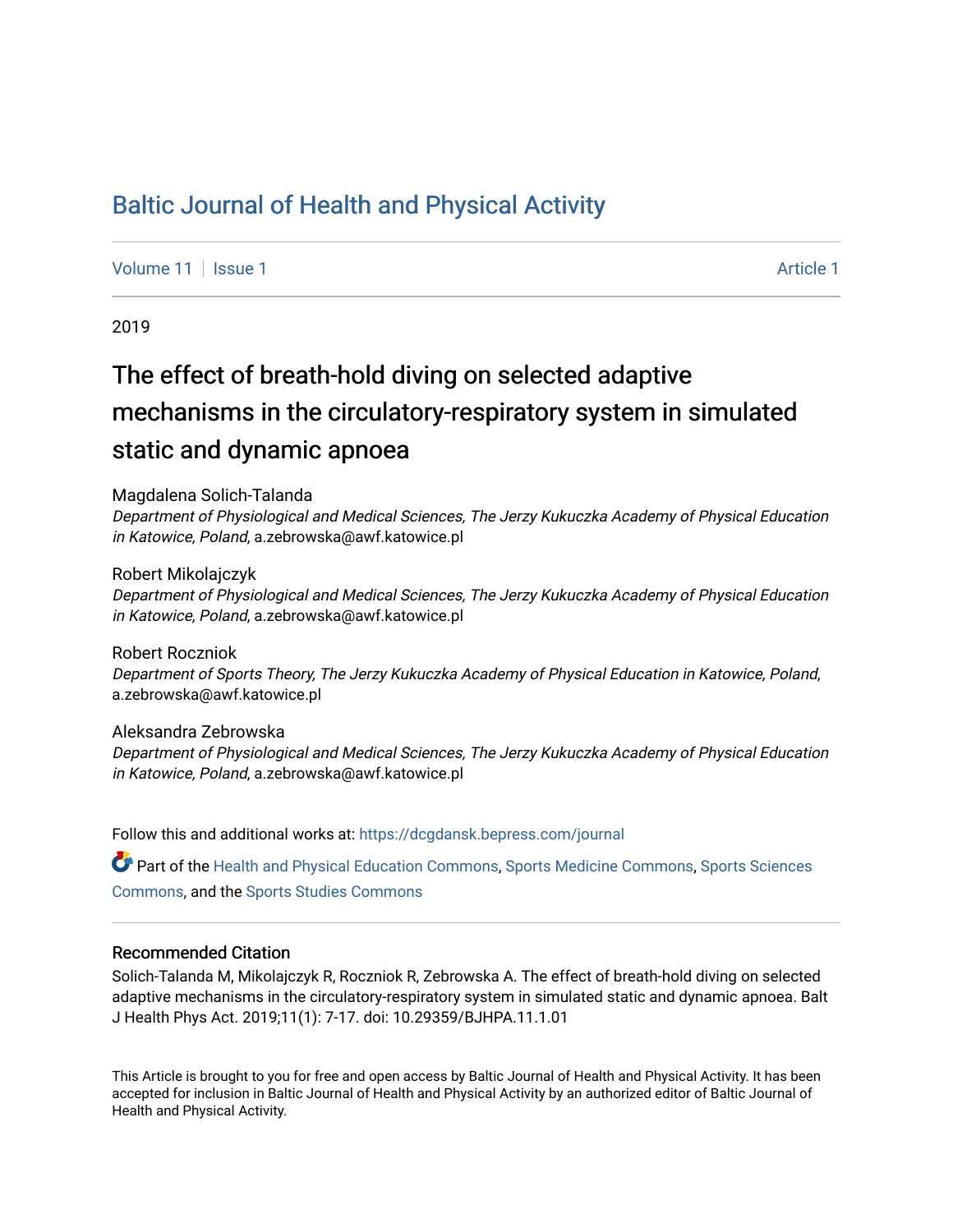**Żebrowska1 ADEF**

# **The effect of breath-hold diving on selected adaptive mechanisms in the circulatory-respiratory system in simulated static and dynamic apnoea**

**Magdalena Solich-Talanda1 ABDF, Rafał Mikołajczyk1 D, Robert Roczniok2 C, Aleksandra** 

**Authors' Contribution:**

- **A** Study Design **B** Data Collection
- **C** Statistical Analysis
- **D** Data Interpretation
- **E** Manuscript Preparation
- **F** Literature Search
- **G** Funds Collection

2 Department of Sports Theory, The Jerzy Kukuczka Academy of Physical Education in Katowice, Poland

The Jerzy Kukuczka Academy of Physical Education in Katowice, Poland

<sup>1</sup> Department of Physiological and Medical Sciences,

| abstract                     |                                                                                                                                                                                                                                                                                                                                                                                                                                                                                                                                                                                                                                                                                                                                                                                                                                                                                  |
|------------------------------|----------------------------------------------------------------------------------------------------------------------------------------------------------------------------------------------------------------------------------------------------------------------------------------------------------------------------------------------------------------------------------------------------------------------------------------------------------------------------------------------------------------------------------------------------------------------------------------------------------------------------------------------------------------------------------------------------------------------------------------------------------------------------------------------------------------------------------------------------------------------------------|
| Background:                  | Current research results indicate high adaptation of an organism to long-term apnoea. Breathing<br>techniques allow increasing the volume of the inhaled air and thus prolong the breath-hold time at<br>rest and during physical effort. The purpose of this study was to assess the impact of breath-hold on<br>adaptations of the respiratory and circulatory systems and cardiopulmonary-respiratory reactions at<br>rest and during physical effort in persons practising freediving.                                                                                                                                                                                                                                                                                                                                                                                       |
| <b>Material and methods:</b> | The study involved 17 athletes practising breath-hold diving, at the mean age of $38.4 \pm 8.4$ years.<br>Spirometry tests to evaluate static and dynamic lung indicators were conducted. The heart rate (HR),<br>oxygen saturation (SpO <sub>2</sub> ), and the apnoea time in three breath-hold trials were measured: static dry<br>STA-D, static with face immersed in water STA-I and dynamic (DYN-D).                                                                                                                                                                                                                                                                                                                                                                                                                                                                       |
| <b>Results:</b>              | The values of spirometry indicators were higher than the normal values at the appropriate peak<br>expiratory flow (91.6 $\pm$ 27.2%). A significant effect of breath-hold on the HR was demonstrated in the<br>STA-D test (W = 0.43, at $p < 0.05$ ) and STA-I (W = 0.51, at $p < 0.05$ ). The mean breath-hold time was<br>significantly lower in the dynamic trial DYN-D vs STA-D ( $p < 0.001$ ) and in STA-D Ex vs STA-I ( $P < 0.001$ ).<br>Higher mean values of SpO, were shown in DYN-D in comparison to STA-D ( $p < 0.05$ ).                                                                                                                                                                                                                                                                                                                                           |
| <b>Conclusions:</b>          | The results of this study indicate that breath-hold training beneficially affects adaptation of the<br>circulatory system, causing strong bradycardia and lower tolerance in response to prolonged apnoea<br>during physical effort.                                                                                                                                                                                                                                                                                                                                                                                                                                                                                                                                                                                                                                             |
|                              | Key words: freediving, spirometry, heart rate, apnoea, exercise.                                                                                                                                                                                                                                                                                                                                                                                                                                                                                                                                                                                                                                                                                                                                                                                                                 |
| article details              |                                                                                                                                                                                                                                                                                                                                                                                                                                                                                                                                                                                                                                                                                                                                                                                                                                                                                  |
|                              | Article statistics: Word count: 3,131; Tables: 3; Figures: 6; References: 38                                                                                                                                                                                                                                                                                                                                                                                                                                                                                                                                                                                                                                                                                                                                                                                                     |
|                              | Received: November 2018; Accepted: March 2019; Published: March 2019                                                                                                                                                                                                                                                                                                                                                                                                                                                                                                                                                                                                                                                                                                                                                                                                             |
|                              | Full-text PDF: http://www.balticsportscience.com                                                                                                                                                                                                                                                                                                                                                                                                                                                                                                                                                                                                                                                                                                                                                                                                                                 |
|                              | <b>Copyright</b> © Gdansk University of Physical Education and Sport, Poland                                                                                                                                                                                                                                                                                                                                                                                                                                                                                                                                                                                                                                                                                                                                                                                                     |
|                              | <b>Indexation:</b> Celdes, Clarivate Analytics Emerging Sources Citation Index (ESCI), CNKI Scholar (China National Knowledge<br>Infrastructure), CNPIEC, De Gruyter - IBR (International Bibliography of Reviews of Scholarly Literature in<br>the Humanities and Social Sciences), De Gruyter - IBZ (International Bibliography of Periodical Literature in<br>the Humanities and Social Sciences), DOAJ, EBSCO - Central & Eastern European Academic Source, EBSCO -<br>SPORTDiscus, EBSCO Discovery Service, Google Scholar, Index Copernicus, J-Gate, Naviga (Softweco, Primo<br>Central (ExLibris), ProQuest - Family Health, ProQuest - Health & Medical Complete, ProQuest - Illustrata: Health<br>Sciences, ProQuest - Nursing & Allied Health Source, Summon (Serials Solutions/ProQuest, TDOne (TDNet),<br>Ulrich's Periodicals Directory/ulrichsweb, WorldCat (OCLC) |
| <b>Funding:</b>              | This research received no specific grant from any funding agency in the public, commercial, or not-for-profit sectors.                                                                                                                                                                                                                                                                                                                                                                                                                                                                                                                                                                                                                                                                                                                                                           |
|                              | <b>Conflict of interests:</b> Authors have declared that no competing interest exists.                                                                                                                                                                                                                                                                                                                                                                                                                                                                                                                                                                                                                                                                                                                                                                                           |
| <b>Corresponding author:</b> | Corresponding author: Aleksandra Zebrowska, Department of Physiological and Medical Sciences, The Jerzy Kukuczka<br>Academy of Physical Education, Mikolowska Street 72 A, 40-065 Katowice, Poland; E-mail: a.zebrowska@awf.katowice.pl;<br>phone no.: +48608418581.                                                                                                                                                                                                                                                                                                                                                                                                                                                                                                                                                                                                             |
|                              |                                                                                                                                                                                                                                                                                                                                                                                                                                                                                                                                                                                                                                                                                                                                                                                                                                                                                  |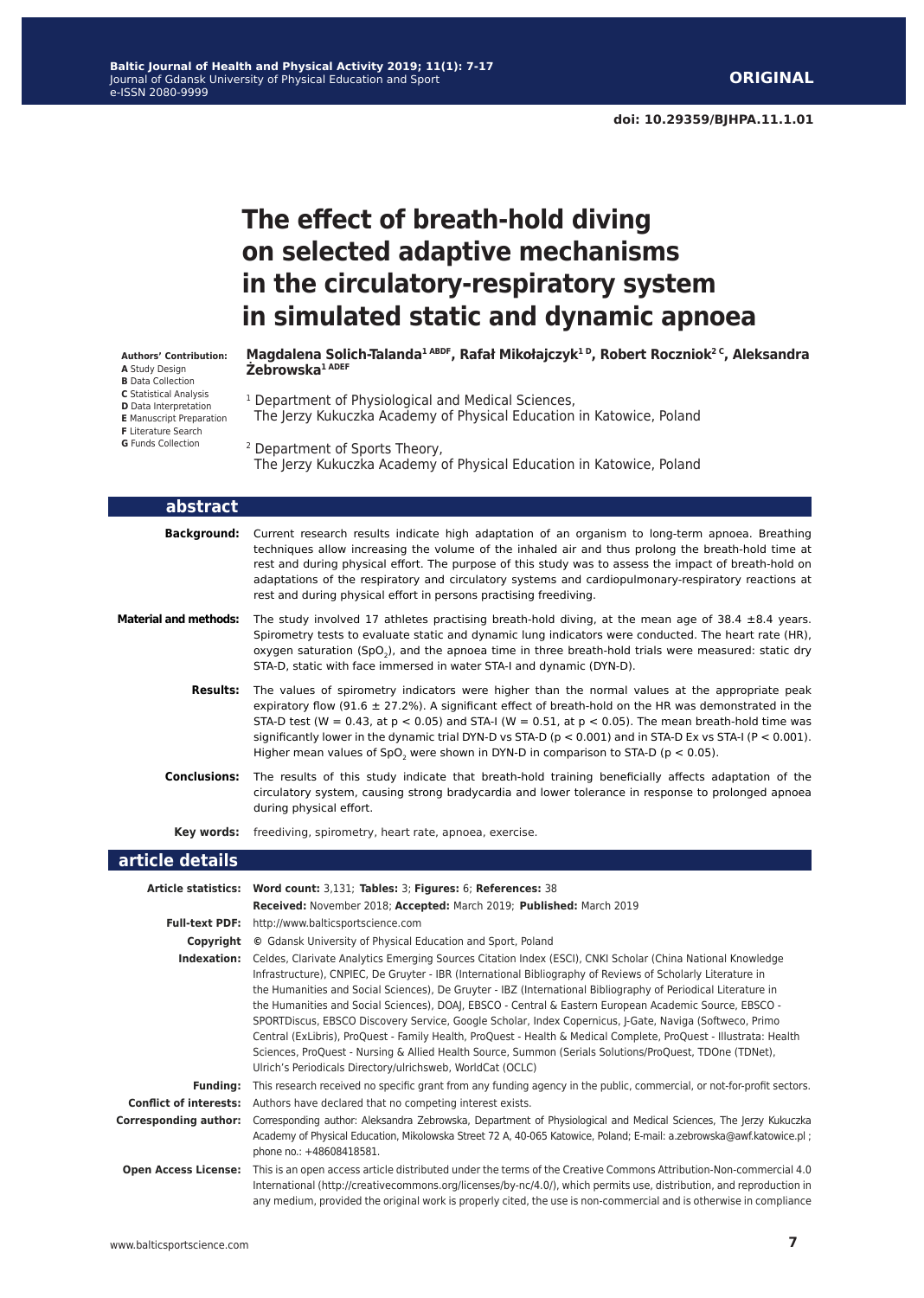# **introduction**

Freediving is a sports discipline in which athletes compete in various diving events with their breath withheld. The first group of events includes the depth ones: fixed ballast, free immersion, variable ballast and no limits. The second group comprises three pool events in which the athlete has to swim the longest distance underwater using fins or a monofin (dynamics in fins), swim the longest distance underwater without fins (dynamics without fins) or hold their breath under water for as long as possible (statics) [1, 2]. The trends in improving world records in this sport indicate high adaptation of an organism to long-term apnoea [2, 3, 4]. The applied breathing techniques allow increasing the volume of the inhaled air and thus prolong the breath-hold time at rest and during physical effort [5, 6, 7]. Physiological response to regular, repeatable manoeuver of breath-hold in divers relies on increasing lung vital capacity (VC) through greater utilisation of residual volume (RV) and triggering adaptive mechanisms which protect against hypercapnia and hypoxemia developed during apnoea [8, 9, 10, 11].

The evidence-based protective mechanisms in the cardiovascular system that allow few minutes' breath-hold include: cerebral vasodilation due to increased  $CO<sub>2</sub>$  levels, increased oxygen dissociation from haemoglobin and the use of oxygen reserves [12, 13, 14]. It has been proven that in well-trained freedivers, an increase in the apnoea time results from a decrease in partial pressure in the lungs, a decrease in blood saturation  $(SpO<sub>2</sub>)$  [15], a reduction of the heart rate (HR) with a simultaneous increase in the stroke volume (SV) [16, 17, 18]. The described adaptive reactions are defined as a "diving reflex". Increased secretion of adrenal catecholamine, which worsens the spleen effect, is the main response to the diving reflex [18, 19 20]. The function of the diving reflex is to reduce the consumption of oxygen by organs and tissues to ensure adequate supply of oxygen to the brain and the heart [21].

An additional factor that affects the response of the cardiovascular system during breath-hold diving is the immersion of the body in water. As a result of water immersion, there is further centralization of circulation and bradycardia by stimulation of the trigeminal nerve [20, 21, 22].

The above-mentioned mechanisms and adaptive reactions protect against hypoxia and at the same time allow for longer breath-hold in static competition [3, 12] and apnoea tolerance in dynamic tests [10, 13]. Previous studies did not explain what significance the ability to increase ventilation and perfusion in the airways has for the adaptation to static and dynamic breath-hold and whether there are protective mechanisms in the cardiovascular system in trained athletes – representatives of the national team, medallists and finalists of the World Championship in pool freediving.

The aim of the study is to demonstrate the impact of specific breath-hold diving training on cardiopulmonary reactions at rest and during physical effort in trained athletes – representatives of the national team, medallists and finalists of the World Championship in pool freediving.

# **material and methods**

#### **subjects**

The study involved 17 athletes (4 women and 13 men) aged  $38.4 \pm 8.4$  years. The mean training experience was  $8.3 \pm 7.7$  years (Table 1). Figure 1 presents the best results in breath-hold diving without fins (DNF) and with fins (DYN), and Fig. 2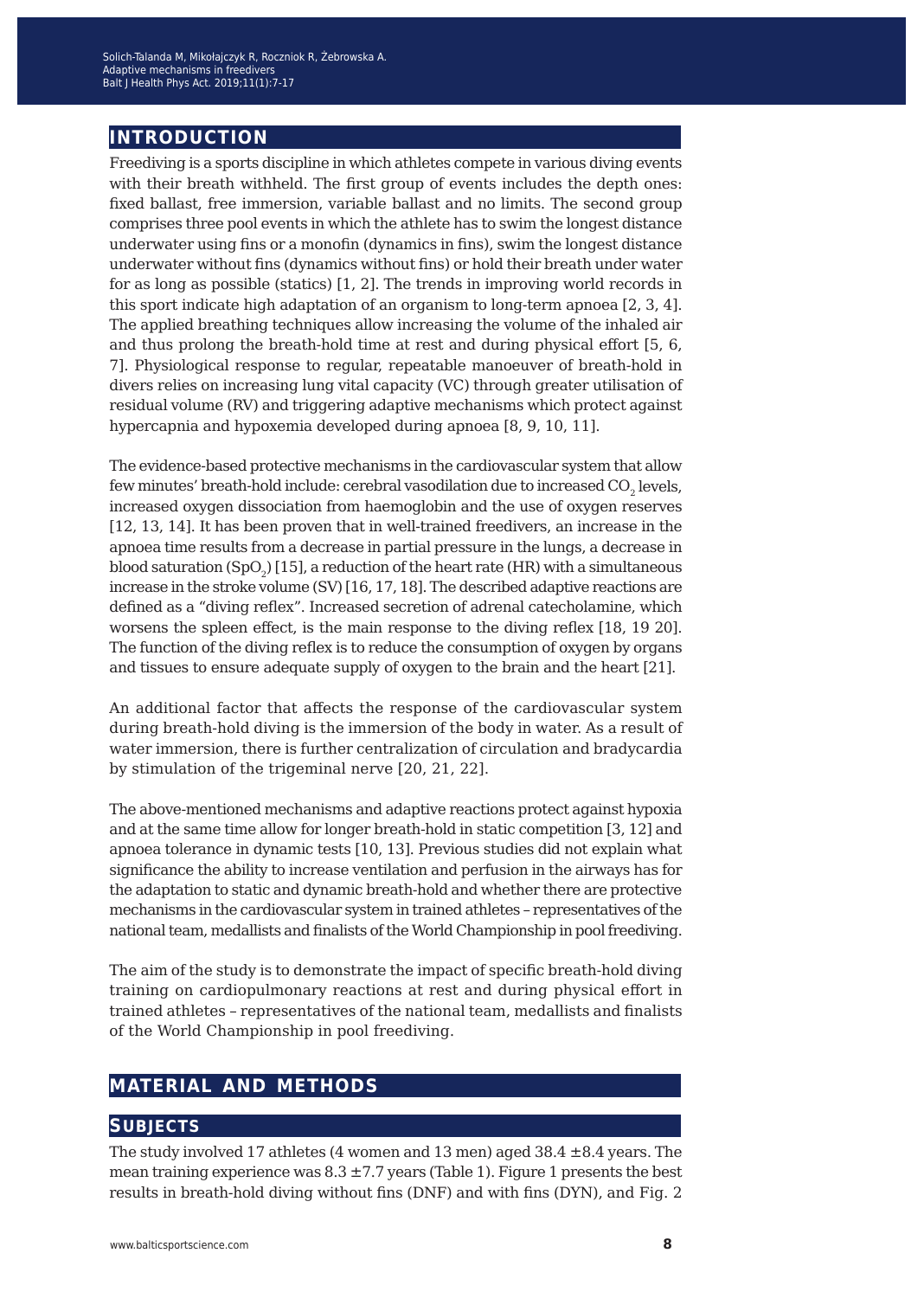in static breath-hold (STA). Prior to the cardiopulmonary stress tests in the subjects, somatic indicators were evaluated in the study group (Inbody 570, Sweden) and their written consent to participate in the study was obtained. The research project was approved of by University Bioethics Committee for Scientific Research at Jerzy Kukuczka Academy of Physical Education – Opinion No 3/2018 of 19 April 2018.

| Variables n=17          | Mean, SD        |
|-------------------------|-----------------|
| Age (year)              | $38.4 \pm 8.4$  |
| Height (cm)             | $178.6 \pm 8.2$ |
| Weight (kg)             | $76.2 \pm 12.3$ |
| BMI (kg/m2)             | $24.5 \pm 4.1$  |
| FFM [kg]                | $62.3 \pm 11.1$ |
| Training status (years) | $8.3 \pm 7.7$   |

*BMI – body mass index, FFM – free fat mass*







Fig. 2. The best time in the static breath-hold  $(STA)$ 

#### **research protocol**

#### *Spirometry control*

In the spirometry test, the following parameters of the lungs were measured: vital capacity (VC), forced vital capacity (FVC), forced expiratory volume in one second of forced vital capacity (FEV1), peak expiratory flow (PEF). The ratio of FEV1/FVC, the maximal expiratory flow (MEF 75%, 50%, 25%) and the maximal voluntary ventilation, (MVV) were calculated. The study was conducted in accordance with recommendations for spirometry tests [23] using a portable spirometer (Pony-FX from the Cosmed company, Italy).

#### *Protocol of the static test and dynamic breath-hold*

An assessment of the heart rate (HR) and oxygen saturation in haemoglobin (SpO2) was performed during three trials of breath-hold at room temperature (23oC). Breath-hold tests during effort were conducted in consistence with the previously described test protocol [24]. The static dry apnoea test (static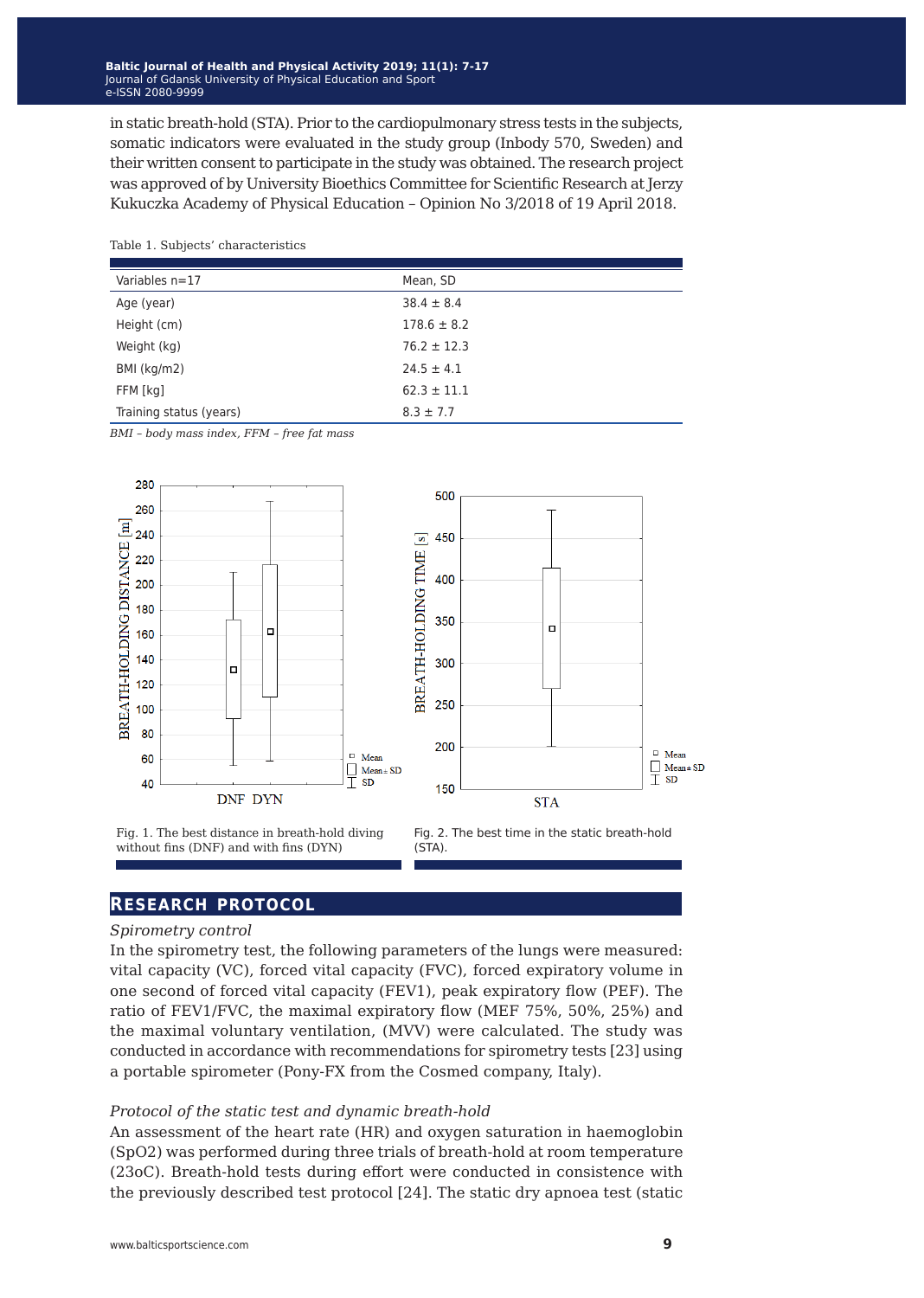dry, STA-D) was carried out in a sitting position without hyperventilation after calm inhalation (tidal volume, TV). The static breath-hold was repeated under conditions of immersion in water of a temperature of  $15^{\circ}$ C (static water immersion, STA-I).

In the dynamic dry apnoea test (dynamic dry, DYN-D), the subjects performed a cardiopulmonary stress test on a cycling ergometer (Monark 828E, Sweden) with moderate intensity during which they held their breath. The effort started with 3 minutes of warm-up, after which the load was increased to an individual intensity corresponding to 60% of the maximal oxygen uptake (VO<sub>2</sub>max). After obtaining the due intensity and stabilization of the HR, the subjects held their breath. The trial was interrupted when the subject was unable to continue the effort on apnoea.

During the static and dynamic apnoea tests, the HR and SpO<sub>2</sub> were recorded continuously. A MASIMO Rad-5, USA, oximeter was used for the measurements. The results were recorded before the start of each trial, in each subsequent 5th second of the test and immediately on completion of the STA-D, STA-I and DYN-D tests.

#### **STATISTICS**

The obtained data were statistically analysed using Statistica v.13.1 (StatSoft, 13.1) software. Descriptive statistics were calculated. The obtained results are shown as mean values (x) and standard deviation (SD). The U Mann Whitney test was applied to compare two independent groups.

The Friedman ANOVA statistics and the Kendall's coefficient of concordance (W) were also used to assess the impact of time on changes in the tested indicators. The significance of differences was specified for the value of  $p < 0.05$ .

## **results**

The subjects who participated in the static and dynamic apnoea tests were characterised by similar body composition. The subjects' results in DYN and DNF are shown in Fig. 1. The distance covered with fins was longer than the distance covered without fins (163  $\pm$ 53 m vs 132  $\pm$ 39 m; p < 0.05). The subjects' best results of the apnoea time during dry static (STA) amounted to  $342 \pm 72$  s (Fig. 2).

|  | Table 2. Spirometry variables (means, SD and predicted values) |  |  |  |
|--|----------------------------------------------------------------|--|--|--|
|  |                                                                |  |  |  |

| $n = 17$              | Mean, SD         | Pred $(\% )$     |
|-----------------------|------------------|------------------|
| FEV, (L)              | $4.3 \pm 1.3$    | $103.9 + 23.9$   |
| $FVC$ (L)             | $4.8 \pm 1.4$    | $96.7 \pm 20.6$  |
| VC(L)                 | $6.0 \pm 1.7$    | $108.8 \pm 25.4$ |
| FEV <sub>1</sub> /FVC | $89.4 \pm 6.2$   | $110.5 \pm 7.7$  |
| PEF (L/s)             | $8.5 \pm 3.1$    | $91.6 \pm 27.2$  |
| $MEF_{75}$ (L/S)      | $8.1 \pm 3.0$    | $101.5 \pm 31.2$ |
| $MEF_{50}$ (L/S)      | $5.4 \pm 2.0$    | $100.9 \pm 31.7$ |
| $MEF_{25}$ (L/S)      | $2.9 \pm 1.2$    | $114.6 \pm 39.8$ |
| MVV (L/min)           | $163.2 \pm 31.5$ | $114.4 \pm 19.3$ |

*FEV1 – forced expiratory volume in one second of forced vital capacity, FVC – forced vital capacity, VC – vital capacity, PEF – peak expiratory flow, MEF25-75 – maximal expiratory flow, MVV – maximal voluntary ventilation.*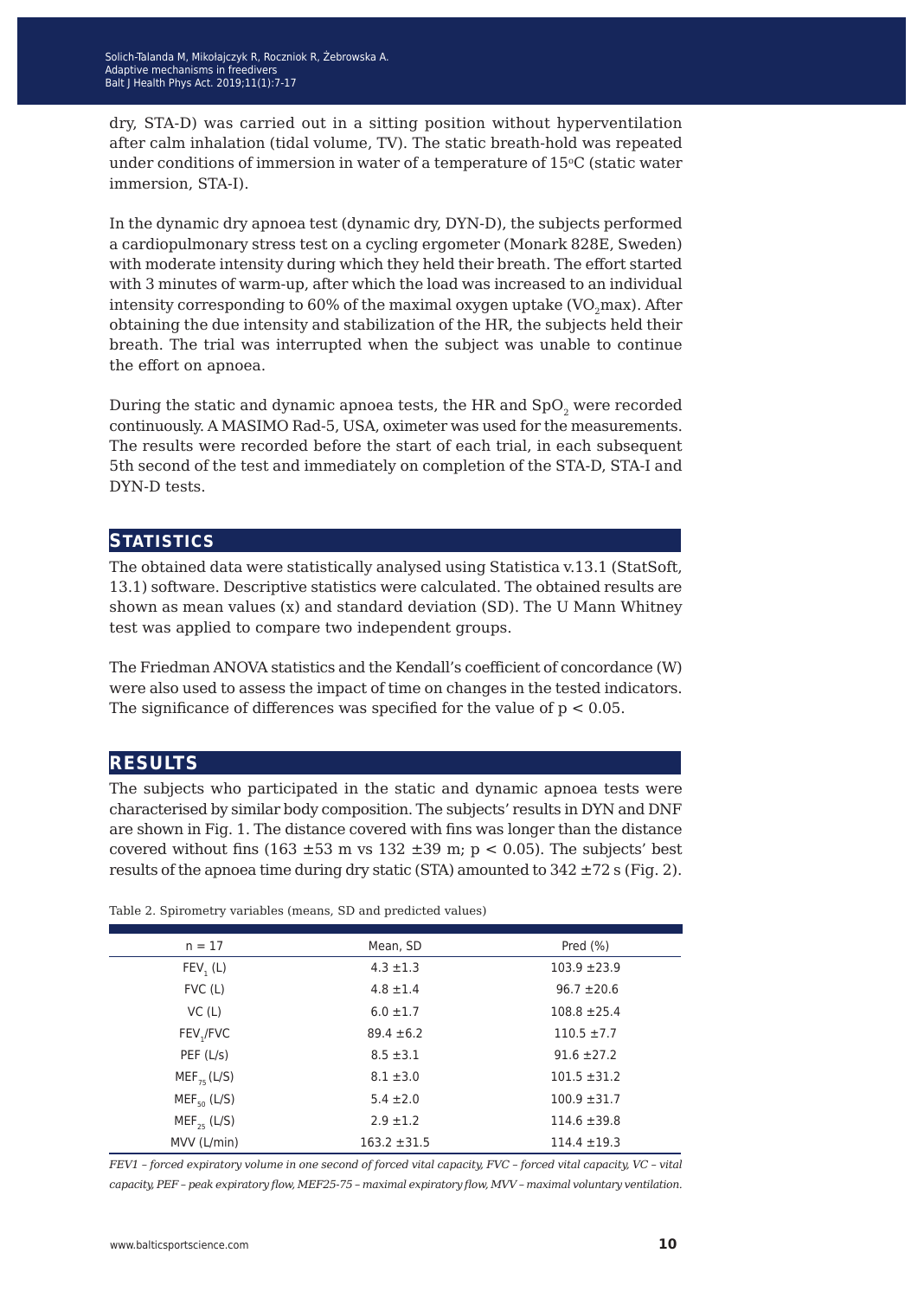The results of the spirometry test are shown in Table 2. The lung vital capacity (VC) was  $6.0 \pm 1.7$ , which represents 108% of the normal value for the studied group. In the spirometry test, the flow values were higher than the normal ones. The peak expiratory flow (PEF) and the forced vital capacity (FVC) showed slightly lower values than the normal ones (PEF  $91.6 \pm 27.2\%$  vs. FVC 96.7 ±20.6%, respectively).

A significant effect of breath-hold on HR was demonstrated in the STA-D test  $(W = 0.43$  for  $p < 0.05$ ) and in STA-I  $(W = 0.51$  for  $p < 0.05$ ). Significant differences in the HR decrease were demonstrated between the 20th s and the 95th s, and an increase between the 110th s and the 150th s (for p < 0.05) in STA-D. In STA-I, significant differences in the HR were demonstrated throughout the whole apnoea time (p < 0.05). There were significant differences in the HR between the STA-D and STA-I tests between the 40th s and the 70th s of the apnoea (Fig. 3).



Fig. 3. Heart rate (HR) changes during STA-D and STA-I

There was a significant effect of breath-hold on  $SpO<sub>2</sub>$  in the STA-D test (W = 0.95 for  $p < 0.05$ ) and in STA-I (W = 0.95 for P < 0.05). Significant differences in SpO<sub>2</sub> were demonstrated during the entire apnoea time. No significant differences were found between  $SpO<sub>2</sub>$  changes in STA-D vs. STA-I trials (Fig. 4).

A significant influence of the apnoea time on the HR changes was found in the DYN-D trial (W =  $0.91$  for  $p < 0.05$ ). Post hoc analysis showed a significant decrease in the HR between the 5th s and the 40th s of breath-hold effort  $(p < 0.05)$ , then the HR levelled off until the end of the test (Fig. 5). The same test showed a significant influence of breath-hold on  $SpO<sub>2</sub>$  (W = 0.91 for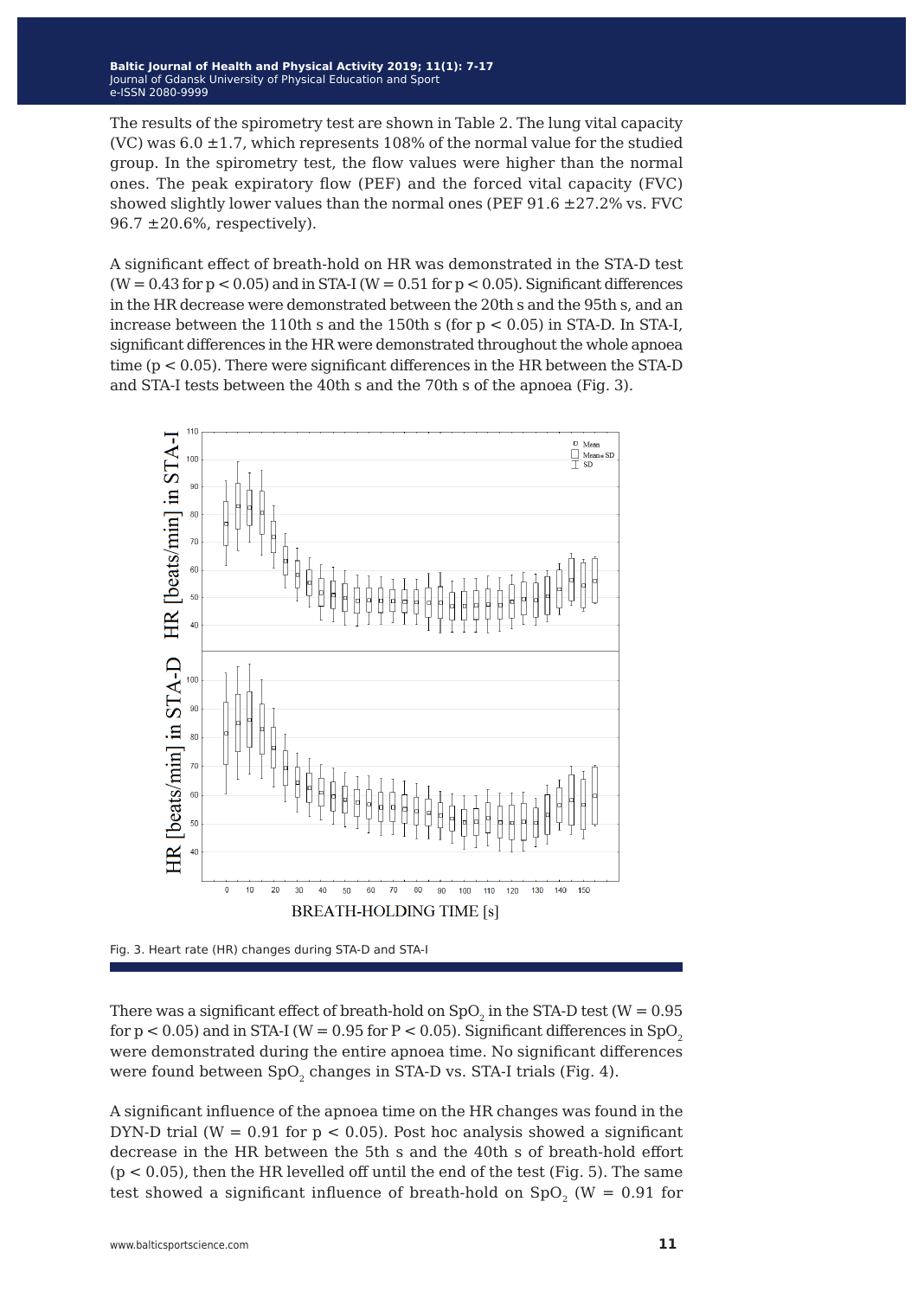$p < 0.05$ ). A reduction of SpO<sub>2</sub> was observed in apnoea during the test until the 50th s, then  $SpO<sub>2</sub>$  levelled off till the completion of the stress test  $(p < 0.05)$  (Fig. 6).





Fig. 5. Heart rate (HR) changes during DYN-D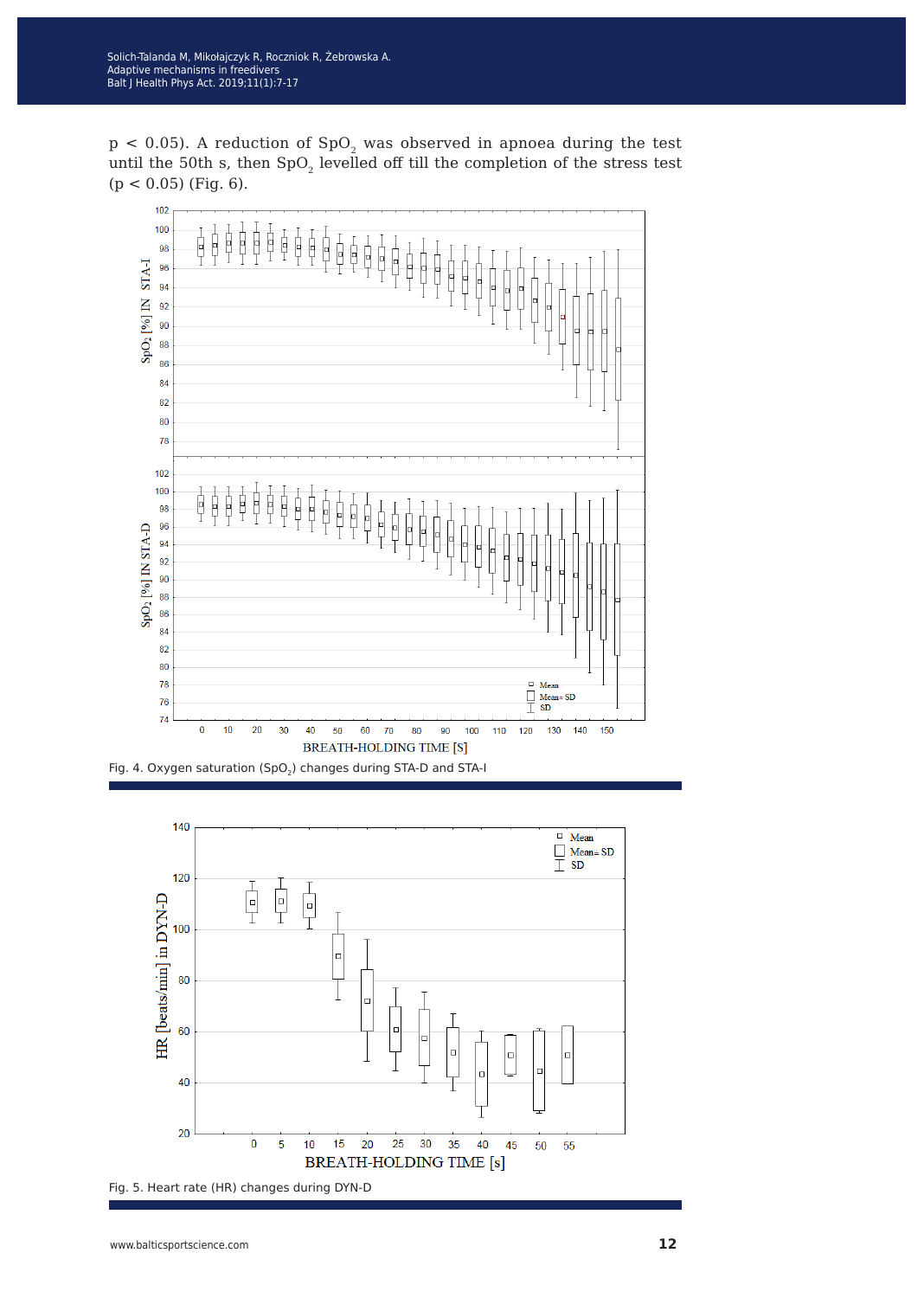**Baltic Journal of Health and Physical Activity 2014; 1(1): 1-4 Baltic Journal of Health and Physical Activity 2019; 11(1): 7-17** Journal of Gdansk University of Physical Education and Sport Journal of Gdansk University of Physical Education and Sport e-ISSN 2080-9999 e-ISSN 2080-9999



The mean as well as the minimum and maximum breath-holding time (BHT), heart rate (HR) and oxygen saturation (SpO<sub>2</sub>) measured in the performed tests are presented in Table 3. The mean breath-holding time was significantly shorter in DYN-D vs STA-D ( $p < 0.001$ ) and DYN-D vs STA-I ( $p < 0.001$ ). The mean HR did not significantly differ in the test trials; there was a trend of a lower mean HR in DYN-D in comparison to STA-D and STA-I. The lowest heart rate in the DYN-D was 20 bt/min. Higher mean values of  $SpO$ , were shown in DYN-D as compared to STA-D (p < 0.05). Individual lowest values were found in STA-I in comparison to the other tests (STA-D and DYN-D) (Table 3).

Table 3. Breath-holding time (BHT), heart rate (HR) and oxygen saturation (SpO<sub>2</sub>) in static dry and static immersion (STA-D, STA-I) and dynamic dry (DYN-D)

| Variables                    | STA-D            |           | STA-I            |           | DYN-D              |           |
|------------------------------|------------------|-----------|------------------|-----------|--------------------|-----------|
|                              | Mean, SD         | Min.-Max  | Mean, SD         | Min.-Max  | Mean, SD           | Min.-Max  |
| BHT [s]                      | $154.0 \pm 28.3$ | 115-205   | $149.0 \pm 26.3$ | 85-185    | $42.3 \pm 15.9***$ | $20 - 75$ |
| $HR$ [bpm]                   | $46.0 \pm 8.0$   | $32 - 58$ | $46.0 \pm 11.0$  | $32 - 69$ | $43.0 \pm 14.0$    | $22 - 62$ |
| $\vert$ SpO <sub>2</sub> [%] | $85.9 \pm 5.6$   | 75-91     | $89.1 + 7.0$     | 69-95     | $92.4 \pm 3.7*$    | 85-98     |

*Significant differences DYN-D vs. STA-D and STA-I \*p<0.05; \*\*\*p < 0.05*

### **discussion**

The study showed a high level of adaptation of the respiratory system to breath-hold training without serious restrictive and obstructive disorders in the lung function. The subjects were characterised by a longer breathholding time in static tests (STA-D and STA-I) in comparison to the dynamic test (DYN-D). The obtained results correspond to the high scores obtained by the studied competitors in sport events of static (STA 324  $\pm$ 2 s) and dynamic (DYN 163  $\pm$ 53 m, DNF 132  $\pm$ 39 m) diving. Differences in the cardiac function and hypoxia tolerance, which were dependent on the type of the breath-hold trial, are also relevant results of this study. The mean heart rate at the end of STA-D and STA-I was similar. Lower HR was demonstrated during the facial immersion test (STA-I) in comparison to STA-D (Fig. 3). A lower mean HR in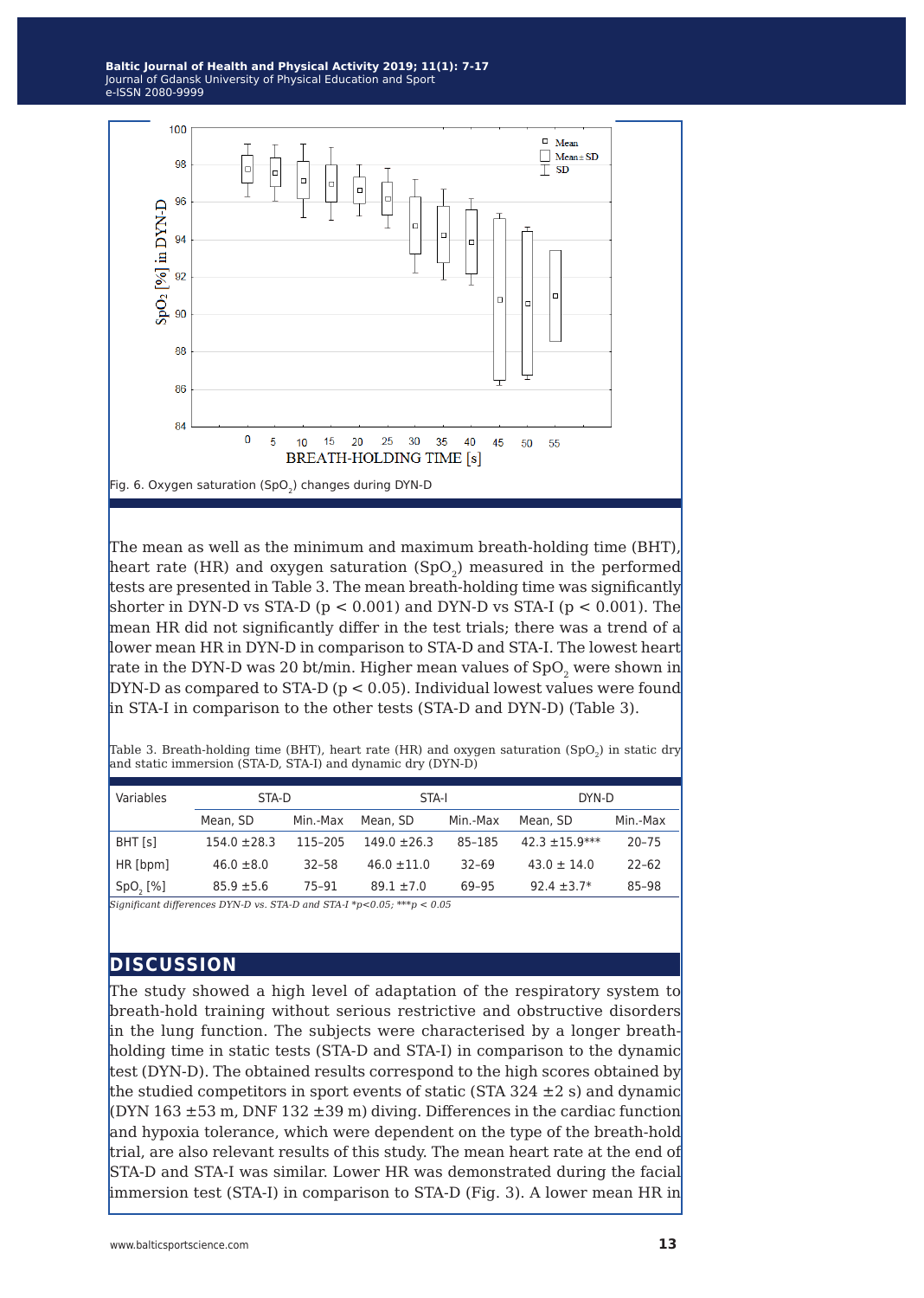DYN-D occurred with reduced tolerance of the breath-hold time. The obtained results confirm previous studies which demonstrated that apnoea induces adaptation of the cardiovascular and the respiratory systems in various ways in static and dynamic tests [10, 25, 26].

### **adaptation of the respiratory system**

Spirometry tests in this study showed high values of the lung vital capacity (VC), the forced expiratory volume (FEV) and the maximum expiratory flows (MEF). The obtained results confirm reports from previous research [7] which demonstrated that VC in well-trained competitors can be up to 24% higher than the norm. Seccombe et al. [24] present similar conclusions with reference to breath-hold divers whose VC was 15% higher. Studies confirmed the significant effect of training on increasing the lung VC without significant changes in the total lung capacity (TLC), which is explained by multiple repetitions of a specific breathing technique and increasing the elasticity of the rib cage [6, 7]. The described mechanisms are beneficial to the dynamic indicators of the lung function, as confirmed in this study (Table 2.). Intrapersonal differences were noted in the adaptation of the respiratory system of those engaged in breath-hold diving as well as a tendency to lower values of the expiratory flow and much higher than the expected standards for the results in VC (130%), FEV1 (133%) and PEF (135%) [7, 27]. Earlier studies suggest adverse changes occurring in people practising breath-hold diving which can increase the risk of restrictive or obstructive pulmonary diseases [5, 7]. It should be emphasised that the subjects of this study were characterised by the correct values of FVC, FEV1, and PEF, thus not confirming in our results the increased risk of respiratory disease in persons training freediving.

In the presented results, the respiratory system adaptation during static breathhold allowed for a long time of apnoea and simultaneously high tolerance of hypoxia. The results of this study seem to confirm previous research on the protective mechanisms in the cardiovascular system which allow a few minutes' breath-hold without risking loss of consciousness [10, 28, 29].

#### **cardiovascular response to breath-hold**

The most important conclusions after the STA-D and STA-I tests may include a significant decrease in the heart rate in the first 20 seconds of breath-hold and maintaining a slow heart rate of approximately 40 bt/min for 2 further minutes of the STA-D and STA-I trials. Bradycardia caused by apnoea and immersion in water was carefully documented in previous studies on divers [3, 9, 11]. Noteworthy is the three-phase course of the HR changes [14, 30, 31]. In the first phase lasting for about 1 min, there is an exponential decrease in the HR, in the second phase a small increase in the HR, and in the third phase gradual slowing down of the heart rate. According to the literature, the third phase is induced by stimulation of arterial chemoreceptors which activate mechanisms reducing oxygen consumption (the oxygen-conserving breaking point) [14, 32]. In consistence with previous reports, we observed a slight acceleration of the HR, followed by a significant reduction and stabilisation of the HR until the 130th second in static breath-hold trials. In this study, no significant effect of immersion in water on the mean values of the analysed variables, i.e. the breath-holding time (BHT) and the HR, was found. There was a slight tendency to a higher value of oxygen saturation in the blood with the same heart rate in STA-I in comparison to STA-D (89.0 vs. 85.9). Our results, unlike those of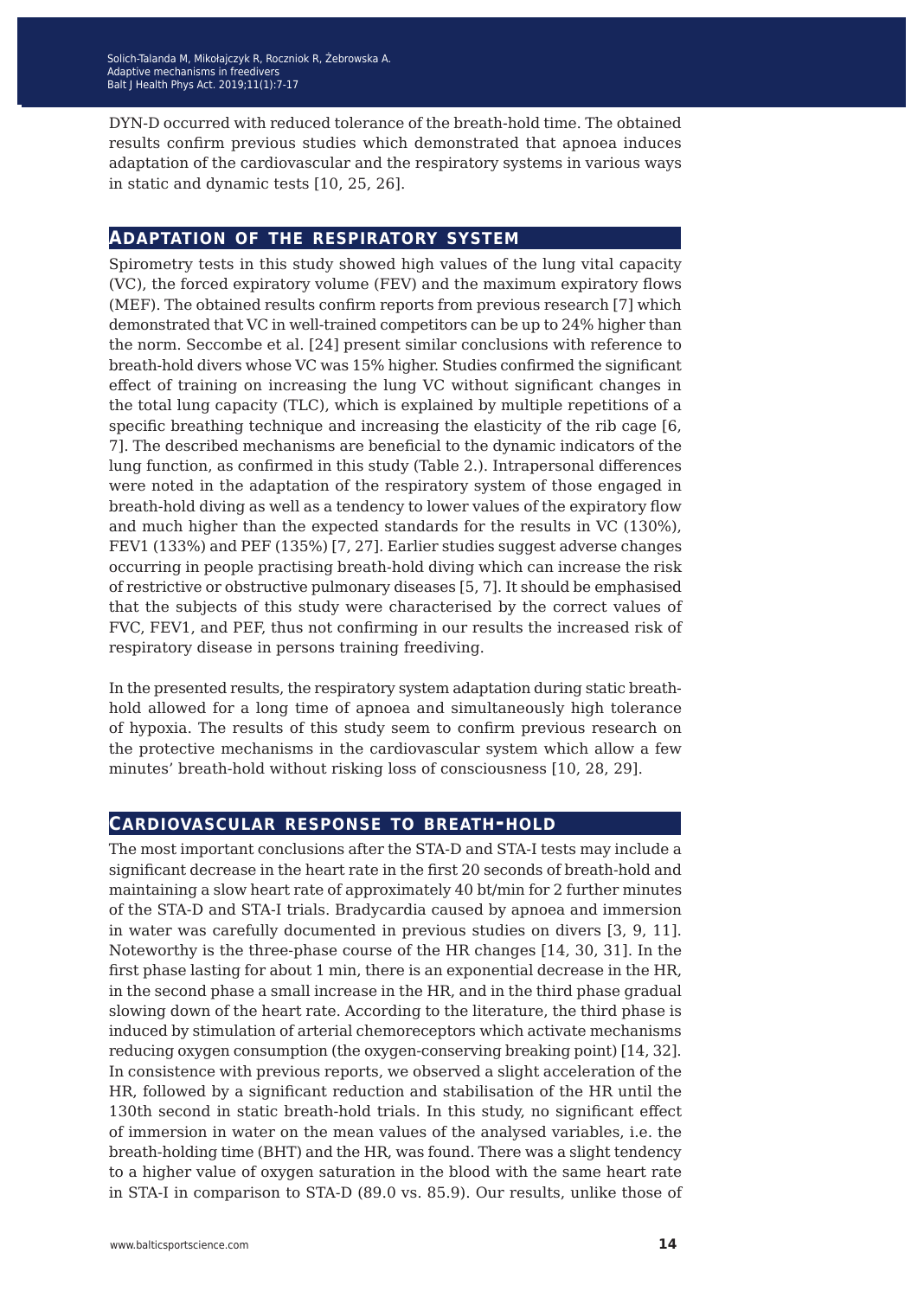Stromme et al. [25], do not confirm the highly significant differences in the HR and  $SpO<sub>2</sub>$  between STA-D and STA-I. Such results can be explained by high adaptation of the top freedivers to the local action of the thermal agent. Further research under the conditions of whole body immersion in water would allow for an explanation of the factors inducing the diving reflex among leading freedivers [22, 28, 30].

The conducted research on the influence of chilling the face area on increasing bradycardia confirm the significance of stimulating sensory fibres of the trigeminal nerve, which induces a trigeminal cardiac reflex characterised by strong bradycardia [20]. A reduction of oxygen demand in the body following the increase in the diving reflex and immersion is a very important factor. In the conducted study, saturation amounted to  $85.9 \pm 5.6\%$  at the end of dry static trials (STA-D) and 89.0 ±7.0% with the face immersed in water (STA-I). Similar conclusions were reported in Andersson and Schagatay' study from 1998, in which they showed mean saturation values higher by 1.3% at the end of the trial with face immersed in water [8]. These results were confirmed in subsequent works by that author, indicating  $SpO_2$  higher by 2% [33] and by 4% [9, 13] under the conditions of water immersion. It has been confirmed that differences in the power of the diving reflex may be dependent on differences in the sensitivity of arterial chemoreceptors, vasoconstriction and oxygen consumption by the brain [28, 34]. It should be noted that the intensity of bradycardia determines the magnitude of vasoconstriction in the muscular system, reducing the predisposition to exercising during dynamic breath-hold trials [21, 26, 35, 36, 37].

The dynamic of changes in the cardiovascular parameters associated with the diving reflex in static tests and during physical effort has been described in previous studies [14, 32, 38]. This work presents a DYN-D trial in which the subjects held their breath during effort on a cycling ergometer for about  $42.3 \pm 15.9$  seconds. In this trial, a reduction of the heart rate was observed already in the first phase of the test without a stabilization period, and a significantly lower tolerance to apnoea. The minimal values of the HR and SpO<sub>2</sub> (STA-D 32 bt/min, 75%; STA-I 29 bt/min, 82%; and DYN-D 20 bt/min, 85%) achieved by the subjects during each of the breath-hold trials are an important aspect of this study. The cited values indicate a very strong reaction of the cardiovascular system during apnoea confirmed in previous studies in which the lowest recorded value sustained for over 20 s of bradycardia was < 10 bt/min [36].

The results of this study seem to confirm results of previous research on the dynamics of changes in the parameters of the diving reflex during effort which revealed a reduction in the cardiac output, increased blood pressure and total vascular resistance without a period of stabilisation of these parameters [10, 33, 38].

# **conclusions**

The results of this study indicate a significant effect of breath-hold training on favourable changes in parameters of static and dynamic functions. Breathhold training has a beneficial effect on the adaptation of the cardiovascular system, resulting in strong bradycardia and greater tolerance in response to prolonged apnoea in static tests in comparison to physical effort.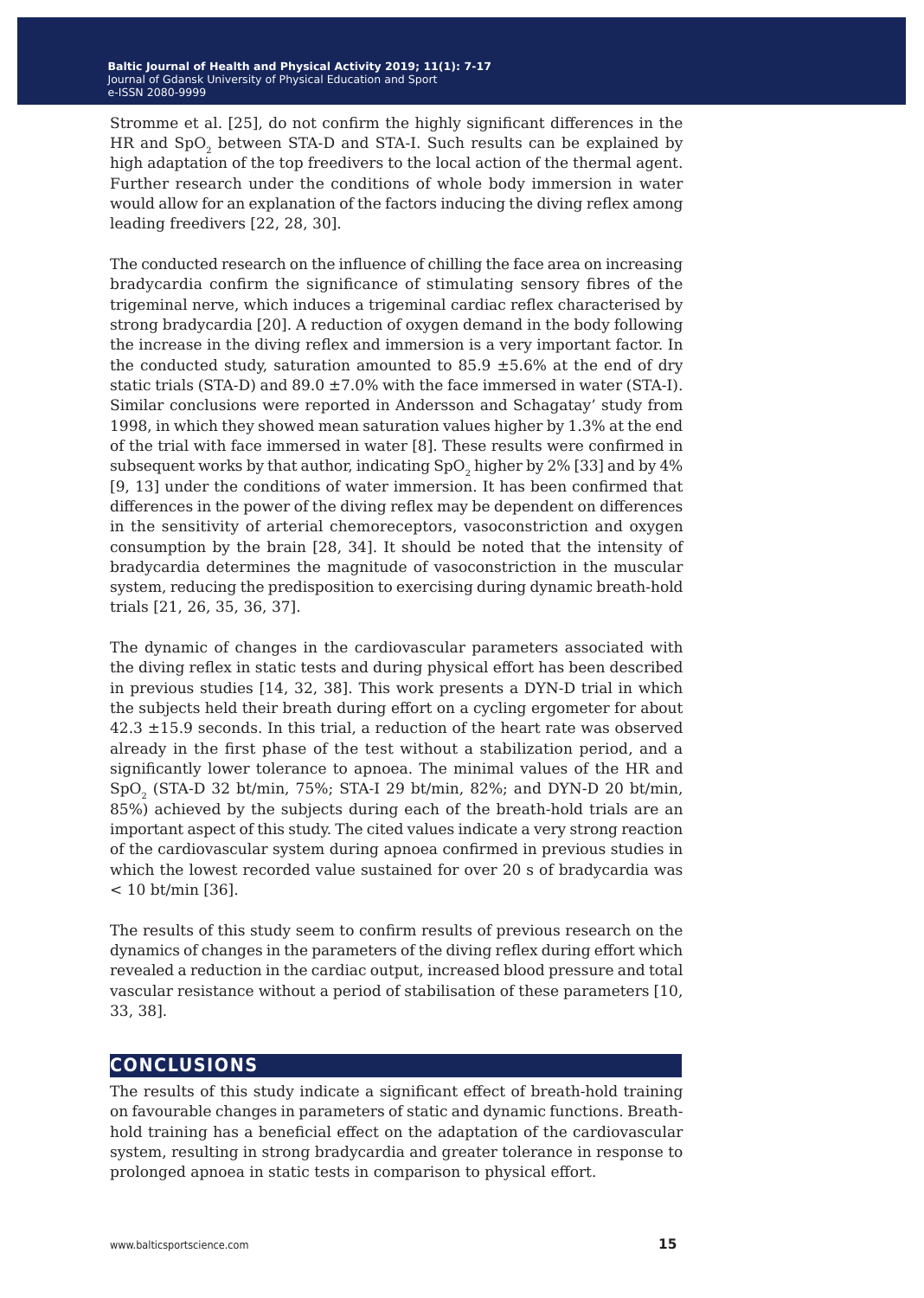### **akcnowledgements**

The authors appreciate the help of physicians in data collection and would like to thank those who participated in the study.

### **references**

- [1] Pellizari U, Tovaglieri S. Manual of freediving: Underwater on a Single Breath, Idelson Gnocchi Pub, 2016.
- [2] AIDA International Association for the Development of Apnoea. International: World records. https:// www.aidainternational.org/ [Accessed on 2018].
- [3] Ostrowski A, Strzała M, Stanula A, Juszkiewicz M, Pilch W, Maszczyk M. The role of Training in the Development of Adaptive Mechanisms in Freedivers. J Hum Kinetics. 2012;32:197-210. <http://doi.org/10.2478/v10078-012-0036-2>
- [4] Association of Freediving Poland. http://freedivingpoland.org.pl/wp-content/uploads/2016/09/ Fizjologia-freedivingu-zlot.pdf. [Accessed on 2017].
- [5] Tetzlaff K, Scholz T, Wlaterspacher S, Claus M, Metzger J, Roecker K. Characteristics of the respiratory mechanical and muscle function of competitive breath-hold divers. J Appl Physiol. 2008;103:469-475. <http://doi.org/10.1007/s00421-008-0731-9>
- [6] Seccombe LM, Jenkins CG, Rogers PG, et al. Evidence for respiratory system remodeling in a competitive freediver. Eur Resp J. 2013;41:760-762.<http://doi.org/10.1183/09031936.00176412>
- [7] Lemaître F, Clua E, Andréani B, Casters I, Chollet D. Ventilatory function in breath-hold divers: effect of glossopharyngeal insufflation. J Appl Physiol. 2010;108(4):741-747. [http://doi.org/10.1007/](http://doi.org/10.1007/s00421-009-1277-1) [s00421-009-1277-1](http://doi.org/10.1007/s00421-009-1277-1)
- [8] Andersson J, Schagatay E, Effects of lung volume and involuntary breathing movements on the human diving response. Eur J Appl Physiol. 1998;77:19-24. <http://doi.org/10.1007/s004210050294>
- [9] Andersson J, Liner M.H, Fredsted M.H, Schagatay E. Cardiovascular and respiratory responses to apnoeas with and without face immersion in exercising humans. J Appl Physiol. 2004;96(3):1005-10. <http://doi.org/10.1152/japplphysiol.01057.2002>
- [10] Tocco F, Crisafulli A, Melis F, et al. Cardiovascular adjustments in breath-hold diving: comparison between divers and non-divers in simulated dynamic apnoea. Eur J Appl Physiol. 2012;112(2):543- 54.<http://doi.org/10.1007/s00421-011-2006-0>
- [11] Joulia F, Lemaitre F, Fontanari, Mille ML, Barthelemy P. Circulatory effects of apnoea in elite breath‐ hold divers. Acta Physiologica. 2009;178(1):75-82. [CrossRef](http://doi.org/10.1111/j.1748-1716.2009.01982.x)
- [12] Palada I, Obad A, Bakovic D, Valic Z, Ivancev V, Dujic Z. Cerebral and peripheral hemodynamics and oxygenation during maximal dry breathholds. Respir Physiol Neurobiol. 2007;157:374-381. <http://doi.org/10.1016/j.resp.2007.02.002>
- [13] Andersson J, Evaggelidis L. Arterial oxygen saturation and diving response during dynamic apnoeas in breath-hold divers. Scand J Med Sci Sports. 2009;19:87-91.<http://doi.org/10.1111/j.1600-0838.2008.00777.x>
- [14] Costalat G, Pichon A, Joulia F, Lemaitre F. Modeling the diving bradycardia: Toward an "oxygen-conserving breaking point"? Eur J Appl Physiol .2015;115(7):1475-84.<http://doi.org/10.1007/s00421-015-3129-5>
- [15] Ferretti G. Extreme human breath-hold diving. Eur J Appl Physiol, 2001;84:254-271. [CrossRef](http://doi.org/10.1007/s004210000377)
- [16] Marabotti C, Scalzini A, Cialoni D, Passera M, l'Abbate A, Bedini R. Cardiac changes induced by immersion and breath-hold diving in humans. J App Physiol. 2009;106(1):293-7. [http://doi.org/10.1152/](http://doi.org/10.1152/japplphysiol.00126.2008) [japplphysiol.00126.2008](http://doi.org/10.1152/japplphysiol.00126.2008)
- [17] Alboni P, Alboni M, Gianfranchi L Diving bradycardia: a mechanism of defense against hypoxic damage. J Cardiovasc Med (Hagerstown). 2011;12(6):422-7. <http://doi.org/10.2459/JCM.0b013e328344bcdc>
- [18] Foster GE, Sheel AW. The human diving response, its function, and its control. Scand J Med Sci Sports. 2005;15(1):3-12.<http://doi.org/10.1111/j.1600-0838.2005.00440.x>
- [19] Lindholm P, Lundgren C. The physiology and pathophysiology of human breath-hold diving. J App Physiol. 2009;106(1):284-292.<http://doi.10.1152/japplphysiol.90991.2008>
- [20] Baković D, Eterović D, Saratlija-Novaković Z, et al. Effect of human splenic contraction on variation in circulating blood cell count. Clin Exp Pharm Physiol. 2005;32(11):944-51. [http://doi.10.1111/j.1440-](http://doi.10.1111/j.1440-1681.2005.04289.x) [1681.2005.04289.x](http://doi.10.1111/j.1440-1681.2005.04289.x)
- [21] Gooden BA. Mechanism of the human diving response. Integr Physiol Behav Sci. 1994;29:6-16. <http://doi.org/10.1007/BF02691277>
- [22] Schagatay E. Holm B. Effects of water and ambient air temperatures on human diving bradycardia. Eur J Appl Physiol. 1996;7:1-6. [CrossRef](http://doi.org/10.1007/BF00262802)
- [23] Stanojevic S, Wade A, Stocks J, et al. References ranges for spirometry across all ages: new approach. Am J RespirCrit Care Med. 2008;177(3):253-260. <http://doi.org/10.1007/BF00262802>
- [24] Seccombe LM, Rogers PG, Mai N, et al. Features of glossopharyngeal breathing in breath-hold divers. J Appl Physiol. 2011;101:799-801. <http://doi.org/10.1152/japplphysiol.00075.2006>
- [25] Stromme S.B, Kerem D, Elsner R. Diving bradycardia during rest and exercise and its relation on physical fitness. J App Physiol. 1970;28:614-621.<http://doi.org/10.1152/jappl.1970.28.5.614>
- [26] Nishiyasu T, Tsukamoto R, Kawai K, Hayashi K, Koga S, Ichinose M. Relationships between the extent of apnoea-induced bradycardia and the vascular response in the arm and leg during dynamic two-legged knee extension exercise. Am J Physiol Heart Circ Physiol. 2012;302(3):H864-71. <http://doi.org/10.1152/ajpheart.00413.2011>